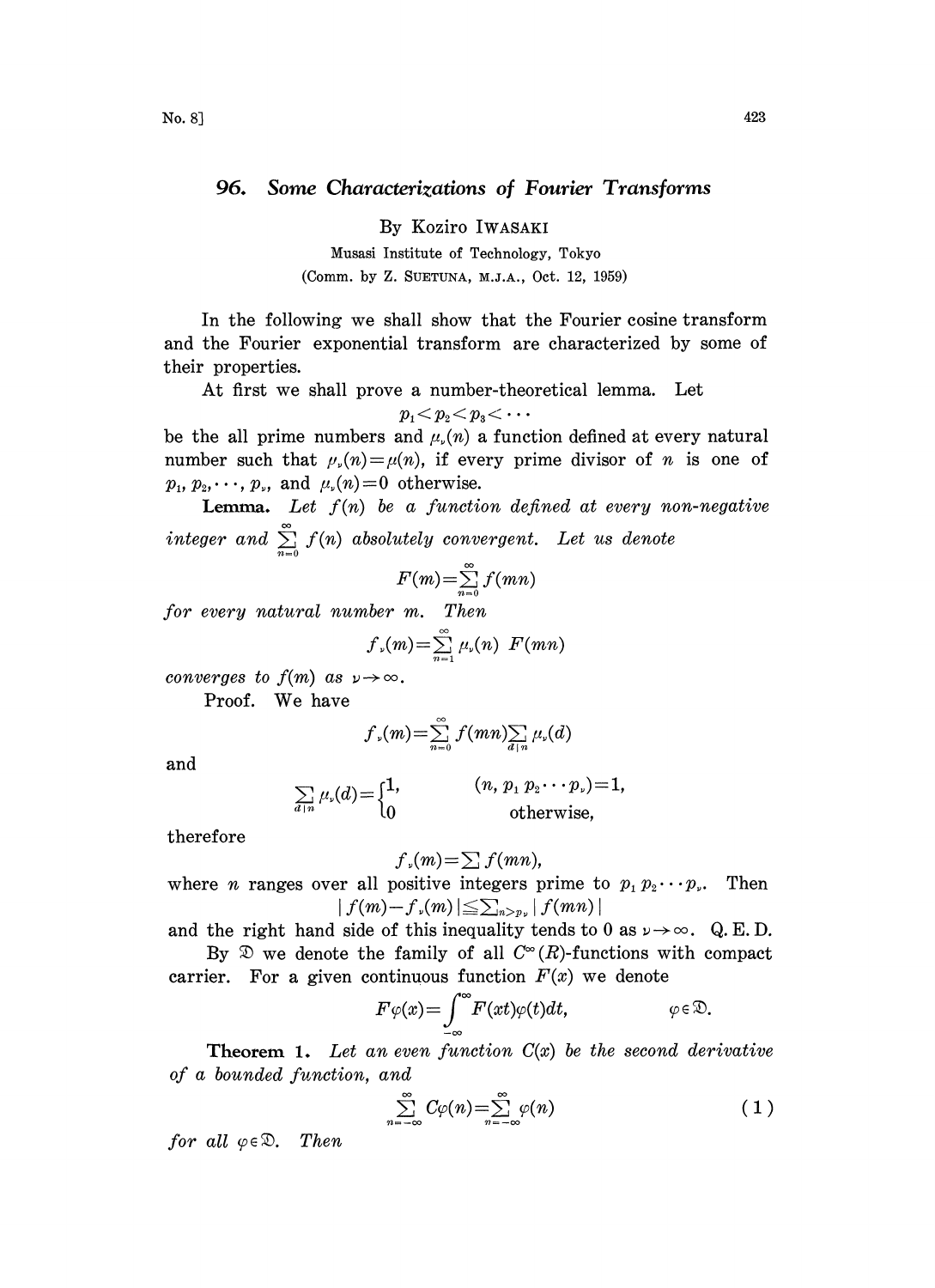424 K. IWASAKI [Vol. 35,

$$
C(x) = \cos 2 \pi x.
$$

Proof. From the Poisson summation formula and (1) we get

$$
H\varphi(0)+2\sum_{n=1}^{\infty}H\varphi(n)\!=\!0,
$$

where

$$
H(x) = C(x) - \cos 2\pi x.
$$

By the hypotheses of the theorem there is a bounded function  $G(x)$ such that  $G''(x) = H(x)$ , so

$$
H\varphi(n) = \int_{-\infty}^{\infty} H(nx)\varphi(x) dx
$$
  
= 
$$
\frac{1}{n^2} \int_{-\infty}^{\infty} G(nx)\varphi''(x) dx
$$
  
= 
$$
O\left(\frac{1}{n^2}\right).
$$

Hence  $\sum_{n=1}^{\infty} H\varphi(n)$  is absolutely convergent. If  $\varphi(x)\in\mathfrak{D}$ , then  $\varphi_m(x)=\varphi(x/m)$ Therefore

$$
H\varphi_m(0)+2\sum_{n=1}^{\infty}H\varphi_m(n)=0.\hspace{1.5cm} (2\hspace{0.2cm})
$$

But we have

$$
H\varphi_m(x) = \int_{-\infty}^{\infty} H(xt)\varphi\left(\frac{t}{m}\right)dt
$$
  
= 
$$
\int_{-\infty}^{\infty} H(mxt)\varphi(t) |m| dt
$$
  
= 
$$
|m| H\varphi(mx).
$$
 (3)

By (2) and (3)

$$
H\varphi(m0)+2\sum_{n=1}^{\infty}H\varphi(mn)=0.
$$

Applying our lemma we get

$$
2H\varphi(1)=\lim_{\nu\to\infty}\sum_{n=1}^{\infty}\mu_{\nu}(n)\cdot 0=0,
$$

which means

$$
\int_{-\infty}^{\infty} H(x)\varphi(x)\,dx\!=\!0
$$

for every  $\varphi \in \mathcal{D}$ ; that is,

$$
H(x) \equiv 0. \qquad \qquad Q. \text{ E. D.}
$$

Next we want to deal with Fourier exponential transforms:

**Theorem 2.** Let  $E(x)$  be a bounded continuous function of a real variable and not equal to the constant O. If

$$
E(\varphi *\psi)(x) = E\varphi \cdot E\psi \tag{1}
$$

for every pair of functions  $\varphi, \psi \in \mathcal{D}$ , and

$$
\sum_{n=-\infty}^{\infty} E\varphi(n) = \sum_{n=-\infty}^{\infty} \varphi(n), \tag{2}
$$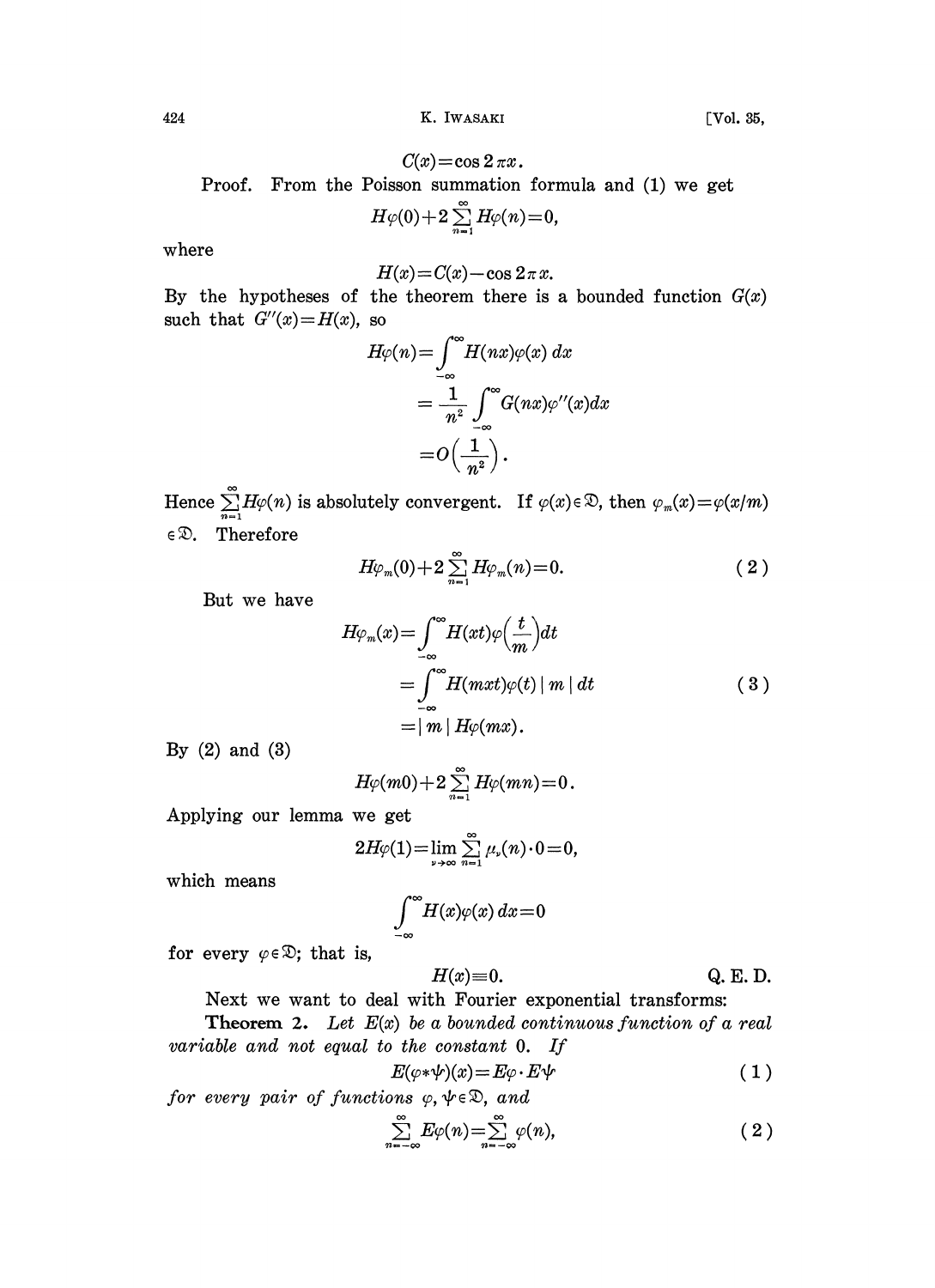then

$$
E(x) = e^{2\pi ix} \qquad or \qquad e^{-2\pi ix}.
$$

Proof. From now we denote  $\varphi_n(x) = \varphi(x-h)$ . Because of  $E(x) \neq 0$ there exists a function  $\varphi \in \mathcal{D}$  such that  $E\varphi(1) \neq 0.$ 

Let us denote

$$
B(h)\mathcal{=}\ \frac{E\varphi_{h}(1)}{E\varphi(1)}\,.
$$

For every  $\varphi \in \mathcal{D}$  we have

$$
\psi_h * \varphi = \int_{-\infty}^{\infty} \psi(x - t + h)\varphi(t) dt
$$
  
= 
$$
\int_{-\infty}^{\infty} \psi(x - t)\varphi(t - h) dt
$$
  
= 
$$
\psi * \varphi_h
$$

therefore

$$
E\psi_h \cdot E\varphi = E(\psi_h * \varphi) = E(\psi * \varphi_h) = E\psi \cdot E\varphi_h,
$$

and hence

$$
E\psi_n(1) = B(h) \cdot E\psi(1). \tag{3}
$$

Setting  $\psi = \varphi_k$  into (3) we obtain  $E\varphi_{k+h}(1) = B(h)E\varphi_{k}(1)$ 

and it follows from (3) that

$$
B(h+k)E\varphi(1) = B(h)B(k)E\varphi(1).
$$

Since  $E\varphi(1) \neq 0$  we get

$$
B(h+k) = B(h)B(k);
$$

and we can denote

$$
B(h)\!=\!e^{ibh}
$$

with a complex constant  $b$ . (It is impossible that  $B$  is 0.) Now we shall transform the formula  $(3)$ :

$$
E\psi_h(1) = \int_{-\infty}^{\infty} E(t)\psi(t-h) dt
$$

$$
= \int_{-\infty}^{\infty} E(t+h)\psi(t) dt
$$

and

$$
B(h) \cdot E \psi(1) = \int_{-\infty}^{\infty} e^{ibh} E(t) \psi(t) dt;
$$

hence

$$
\int_{-\infty}^{\infty} (E(t+h)-e^{ibh}E(t))\psi(t) dt = 0
$$

for all functions  $\psi \in \mathbb{D}$ . So we get and  $E(x+h) = E(x)e^{ibh}$